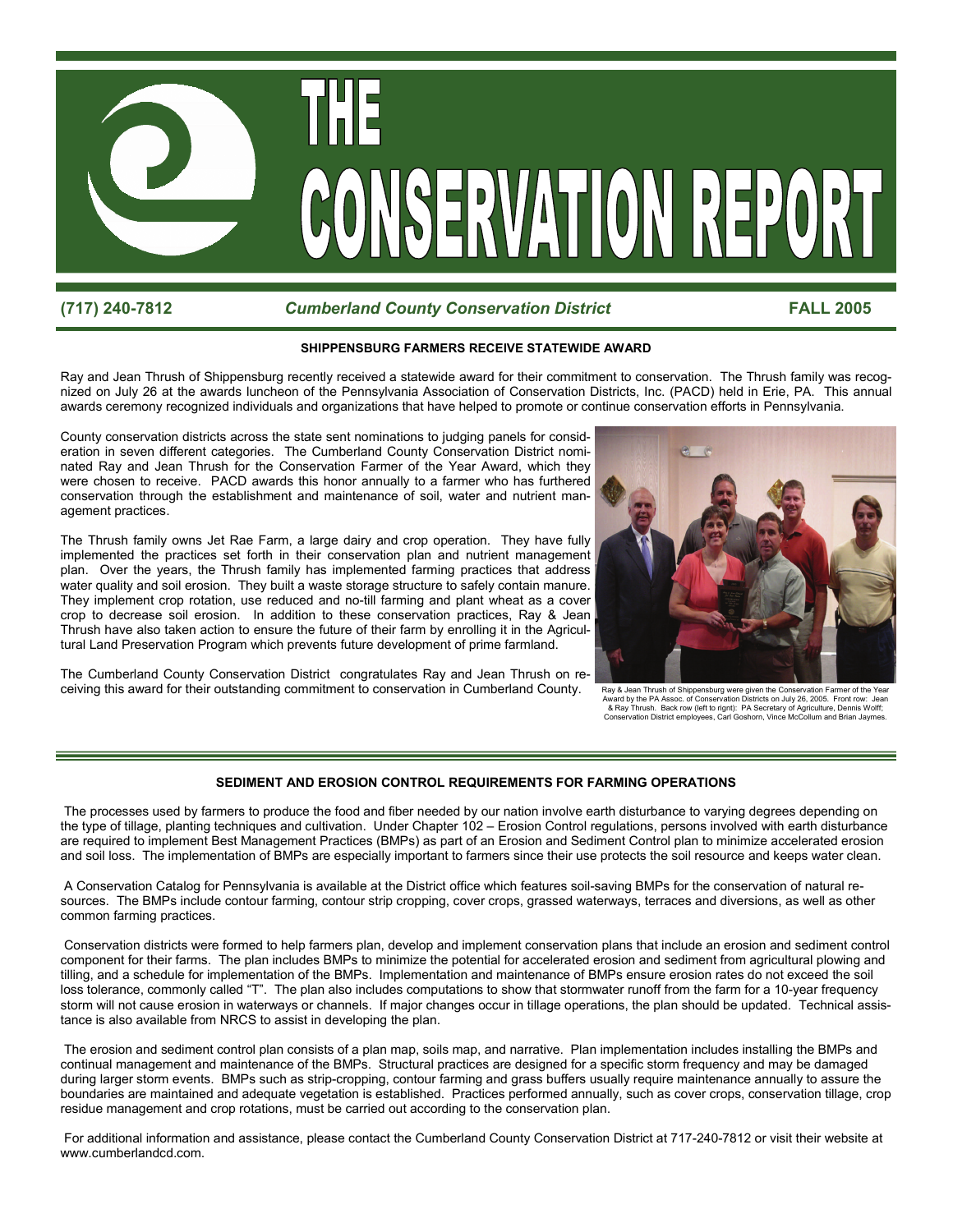

# CONSERVATION REPORT



Pictured is the winning team of the 2005 Cumberland County Envirothon, held at Colonel Denning State Park. They are from left to right, Nichole Griffith, Kisha Flawd, Tom Beeman, Andy Welte and T. J. Walker.

### **CUMBERLAND COUNTY ENVIROTHON**

Students from six area high schools competed in the annual Cumberland County Envirothon on Tuesday, May 3, at Colonel Denning State Park. Top three overall scores were The Bundle of Sticks from Cumberland Valley High School in first place, The Scat Squad from Cedar Cliff in second place, and The Blades of Grass from Carlisle Area in third place. The Bundle of Sticks team represented Cumberland County at the 2005 Pennsylvania Envirothon at Bloomsburg University and PPL Montour Preserve on May 23 and 24. The team placed 38 out of 64 teams at the Pennsylvania event. The team also participated in the voluntary Oral Component at the Pennsylvania Envirothon and placed sixth out of 54 teams that participated.

The annual Cumberland County Envirothon, presented by the Cumberland County Conservation District, gives high school students hands-on field experience dealing with environmental issues. Students complete five exams that present problems focusing on wildlife, aquatics, forestry, soils, and a current issue; this year's issue is natural resources in urban areas. This year, six schools totaling 23 teams representing 98 students participated. The Conservation District provided a snack and lunch and gave participants and advisors a Cumberland County Envirothon t-shirt sponsored by the Conodoguinet Creek Watershed Association.

Additionally, the Conservation District received financial support from many local businesses. This support enabled them to provide lunch, trophies and t-shirts for the event. The businesses include the following:

BL Companies, Inc. The Companies of the Companies, Inc. H. Edward Black & Associates, PC Conodoguinet Creek Watershed Association Crabtree, Rohrbaugh & Associates J.D. Eckman, Inc. Evans Engineering, Inc. John W. Gleim Jr., Inc. (1998) Solid Muslim Company (1999) Hoover Engineering Services, Inc. (1999) Hoover Engineering Services, Inc. (1999) The McNaughton Company Pennoni Associates, Inc. Skelly & Loy, Inc. Snoke's Excavating & Paving, Inc. Triple Crown Corporation, Inc. Leon E. Wintermyer, Inc. The Contract of the Womex, Inc. Yingst Homes, Inc.

The District continues to try and get more schools involved in the Envirothon with a goal of having all county High Schools eventually participating. If you would like more information about the Envirothon, please visit the District's website at www.cumberlandcd.com, or contact Vince McCollum.

# **RUSSIANS VISIT SHUGHART FARM**

A group of Russian visitors recently visited the farm of Allen Shughart to observe conservation practices designed to reduce nutrient runoff. The group was here as part of the Open World program which is an initiative of the Center for Russian Leadership Development of the Library of Congress. Hosted by the Greater Harrisburg Friendship Force, the group arrived Saturday in Harrisburg after spending two days of orientation in Atlanta. The group was focusing on environmental issues and had many questions about how and why these practices were implemented. Their questions ranged from "was the farmer required to participate" to "what kind of and how many cows" does Mr. Shughart have on the farm. The conservation practices were installed as part of the Growing Greener Program with assistance from the Conservation District. District staff and Mr. Shughart fielded questions from the curious group to help them understand how



these types of programs work and how decisions are made when planning a project. This is the second year that a group has visited Mr. Shughart's farm to observe how his operation works together with the environmental practices on his farm.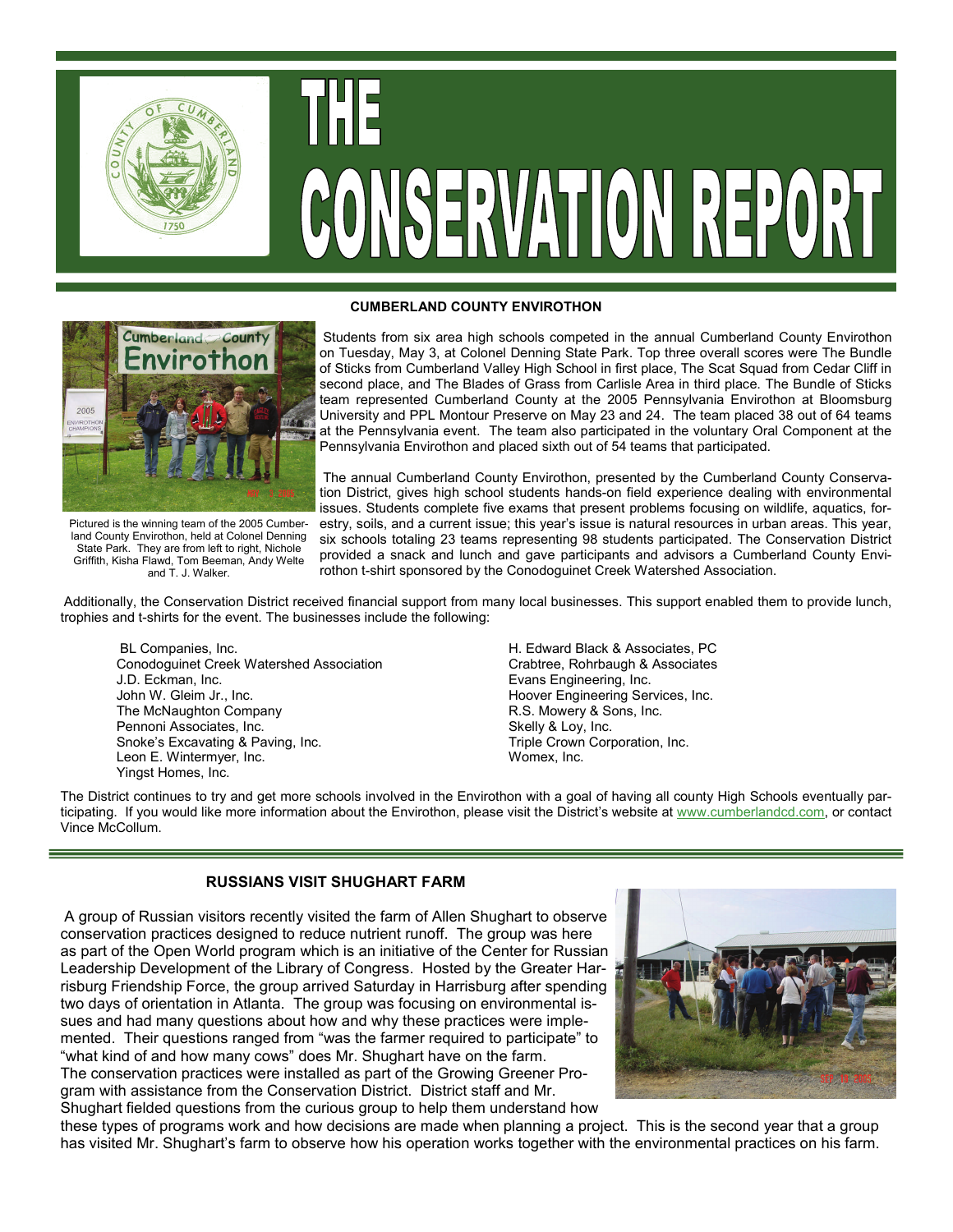### **CUMBERLAND COUNTY AND COVER CROPS FOR WATER QUALITY**

### **Background**

Under direction from the PA Department of Environmental Protection (PA DEP), the Conservation District recently developed a new Chesapeake Bay Tributary Strategy. As part of the new Strategy, the Conservation District identified 10 "Core Best Management Practices (BMPs)" considered vital to achieving the County's water quality goals. The Strategy will guide the Conservation District throughout the implementation of the Chesapeake Bay Program through the year 2010.

Cover Cropping was identified as an essential part of reaching water quality goals in the new Bay Program. Currently, the Conservation District is in the developmental stages of a Cover Crop Program for agricultural producers. The Conservation District anticipates enrolling producers in the program by 2006; producers will receive program incentives in the Spring of the year following enrollment.

### **Why Cover Crops?**

Although there are increased costs associated with seed, labor and equipment, cover crops offer producers several benefits well worth the necessary investment:

- 1. The primary benefit of cover crops is the utilization of excess nitrogen in the soil. Basically, this consumption of excess nitrogen translates to improved water quality; less nitrogen is lost through leaching into groundwater and runoff into surface waters.
- 2. By trapping soil which might otherwise erode from crop fields during rain events, a well established cover crop decreases sediment and phosphorus losses. Once again, this translates to water quality improvements and retains soil necessary for productive crop fields.

A well established cover crop increases the organic matter content of soils, resulting in improved soil structure and soil properties. In this way, cover crops improve the sustainability of the soil, enabling long term productive crop growth.

### **Additional Considerations**

As development pressure and regulatory pressure continues to increase in Cumberland County, remaining farms will be held to a higher standard by governmental agencies and the non-farming public. Soil erosion, conservation planning and nutrient management will continue to be 'hot button" topics.

Cover crops go hand-in-hand with both conservation planning and nutrient management. Increasing emphasis on Chapter 102 regulations (erosion and sedimentation control) and changing Nutrient Management regulations (pertaining to manure and fertilizer application) may force some producers to change their current practices. Cover crops are a management option that may help producers stay within the guidelines of these programs, particularly on critical areas of concern.

### **Program Information**

The Conservation District is still developing the Cover Crop Program Guidelines. Most likely, a "per-acre incentive" will be provided to producers to help offset the costs of implementing cover crops.

After the program guidelines are established, producers may enroll in the program by contacting the Conservation District office. A brochure detailing the program guidelines and benefits will be released in the Spring of 2006.

For additional information or to provide program input, please contact Craig Mitchell at the Conservation District Office: (717) 240-7812 or cmitchell@ccpa.net. The Cumberland County Chesapeake Bay Tributary Strategy can be viewed on the Conservation District's website: www.cumberlandcd.com

### **ACRE LEGISLATION**

**Act 38 of 2005** - the "ACRE" legislation, containing provisions relating to review of local ordinances, nutrient management and odor management was signed into law by the Governor on July 6, 2005. The key provisions of the bill are as follows:

- An efficient, fair process of reviewing local ordinances that restrict farming operations.
- Close the Nutrient Management Program manure export loophole.
- Expand the definitions of CAOs and CAFOs to bring more large operations under direct regulation.
- Providing financial incentives for farms to establish streamside buffers and a program to encourage voluntary actions that address agricultural impaired water bodies.
- Financial assistance to encourage energy production from manure.
- Enhanced technical and compliance assistance for agricultural E&S and Manure Management.
- Enhanced enforcement of agricultural E&S and Manure Management requirements.
- Establishing a program to develop and implement effective odor management for agricultural.
- Agricultural air emissions.
- Agricultural use of antibiotics DEP has committed to continue to monitor research and developments on the use of antibiotics in agricultural and other areas.
- Convert to Phosphorus based nutrient management planning for farm operations. The EHB in May 2004 directed this change and the federal CAFO program.

For more information on the new ACRE legislation please visit the PA Department of Agriculture web site at http://www.acre.state.pa.us/acre.